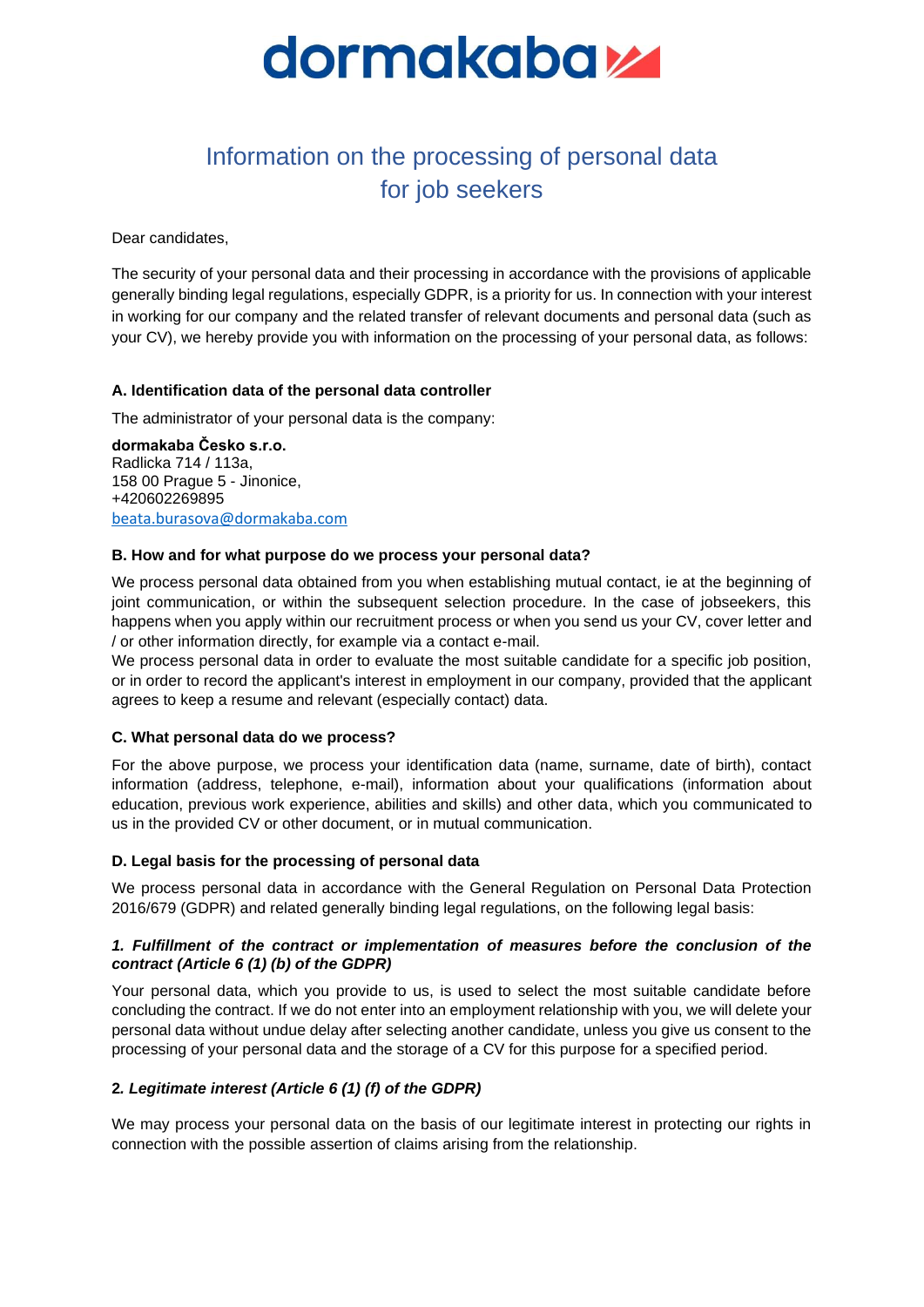# dormakabay

# *3. Your consent (Article 6 (1) (a) of the GDPR)*

We process your personal data to the extent specified above with your consent if you give us your consent to keep your CV and related contact details in order to establish cooperation in the future. The consent is granted for a maximum of 6 months and you can revoke it at any time.

The provision of your personal data is completely voluntary, but in the case of a selection procedure it is a prerequisite for the possibility of selecting the most suitable candidate for the relevant job position.

#### *E. Recipients of personal data*

Your personal data in connection with the selection of employees will not be passed on to a third party, with the possible exception of companies belonging to the Dormakaba Group.

### *F. Transfers to third countries or international organizations*

Your personal data will not be transferred to a third country or international organization.

# *G. Storage Time*

We will keep your personal data for the duration of the recruitment process and in case of not being a successful in this recruitment process, your personal data will be deleted without undue delay. The procedure under the previous sentence does not apply if you give us your consent to the storage of your CV and related data; in this case, your personal data will be kept until further notice, but no longer than the period for which the consent was granted. After the expiration of this legal title, your personal data will be deleted without undue delay.

### *H. Your rights to personal data protection*

In accordance with generally binding legal regulations, you have the following rights in connection with the processing of personal data by our company:

1.1 Under the conditions set out in generally binding legal regulations, you have the right to access your personal data (ie the right to obtain information from us on whether we process your personal data and, if so, what data is involved and how it is processed). We also provide you with the above information in a general form through this communication. (Article 15 GDPR)

1.2 You have the right to correct inaccurate personal data. If you find that your personal data that we process does not correspond to the facts (eg name distortion, change of residence address), you have the right to request that we correct or supplement the relevant personal data. (Article 16 GDPR)

1.3 In certain cases, you also have the right to erase if:

a. Your personal data is no longer needed for the purposes for which it was collected or otherwise processed.

b. you withdraw the consent on the basis of which the relevant personal data were processed by us.

c. you object to the processing of your personal data in the cases provided for by the relevant generally binding legal regulations and there are no overriding legitimate reasons for our processing.

d. your personal data has been processed illegally, or

e. Your personal data must be deleted in order to fulfill the legal obligation that applies to us. (Article 17 GDPR)

1.4 You have the right to restrict processing, provided that:

a. you deny the accuracy of your personal information for the time necessary for us to verify the accuracy of your personal information.

b. your personal data has been processed illegally and you are requesting a processing restriction instead of deleting it.